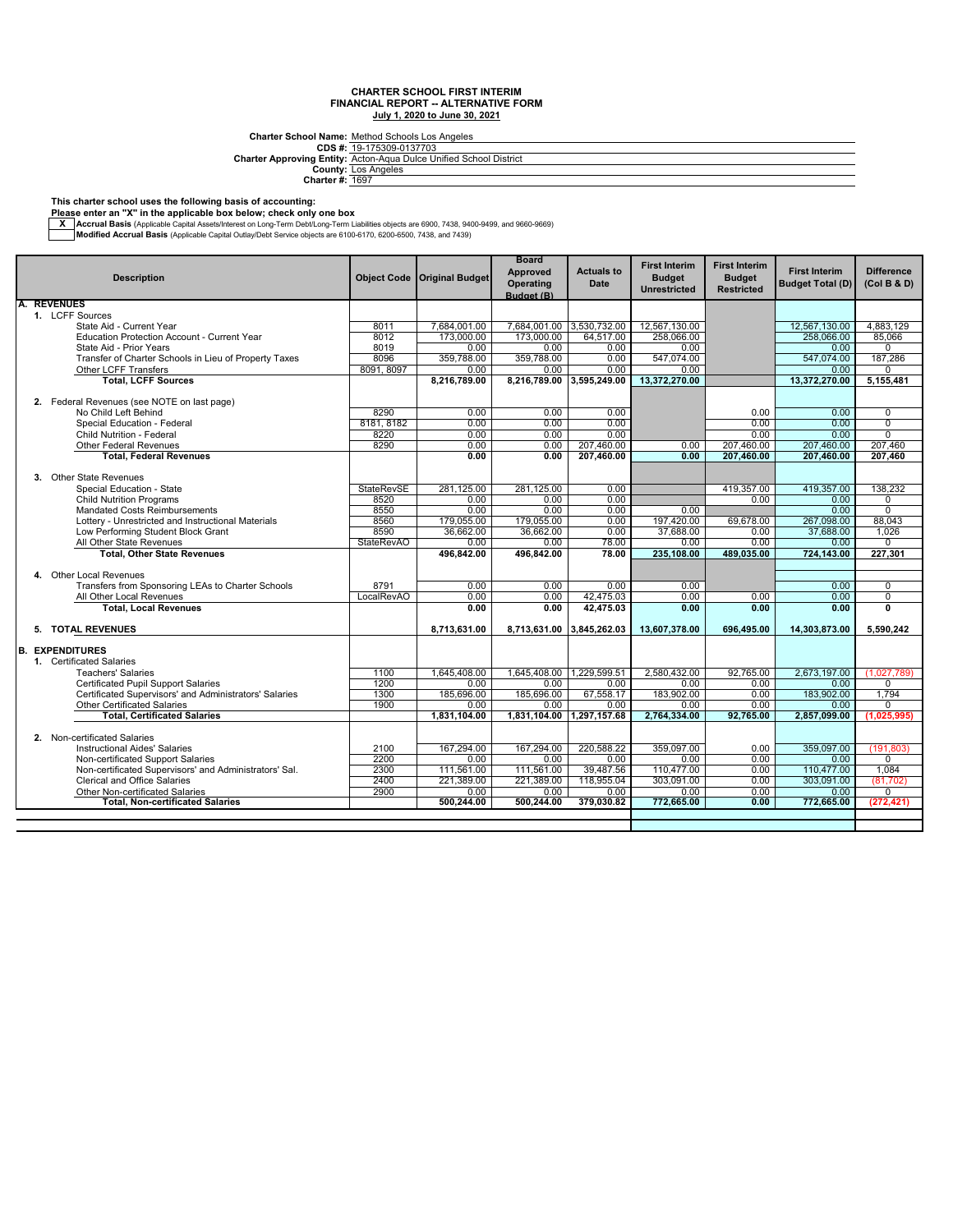**Charter School Name:** Method Schools Los Angeles

|                                                         | CDS #: 19-175309-0137703 |                               |                                                            |                                  |                                                              |                                                            |                                                 |                                  |
|---------------------------------------------------------|--------------------------|-------------------------------|------------------------------------------------------------|----------------------------------|--------------------------------------------------------------|------------------------------------------------------------|-------------------------------------------------|----------------------------------|
| <b>Description</b>                                      |                          | Object Code   Original Budget | <b>Board</b><br><b>Approved</b><br>Operating<br>Budget (B) | <b>Actuals to</b><br><b>Date</b> | <b>First Interim</b><br><b>Budget</b><br><b>Unrestricted</b> | <b>First Interim</b><br><b>Budget</b><br><b>Restricted</b> | <b>First Interim</b><br><b>Budget Total (D)</b> | <b>Difference</b><br>(Col B & D) |
| 3. Employee Benefits                                    |                          |                               |                                                            |                                  |                                                              |                                                            |                                                 |                                  |
| <b>STRS</b>                                             | 3101-3102                | 0.00                          | 0.00                                                       | 0.00                             | 0.00                                                         | 0.00                                                       | 0.00                                            | $\mathbf 0$                      |
| <b>PERS</b>                                             | 3201-3202                | 0.00                          | 0.00                                                       | 0.00                             | 0.00                                                         | 0.00                                                       | 0.00                                            | $\overline{0}$                   |
| OASDI / Medicare / Alternative                          | 3301-3302                | 178,348.00                    | 178,348.00                                                 | 123,985.34                       | 270,851.00                                                   | 7,096.00                                                   | 277.947.00                                      | (99, 599)                        |
| <b>Health and Welfare Benefits</b>                      | 3401-3402                | 279,138.00                    | 279,138.00                                                 | 72,568.51                        | 480,816.00                                                   | 16,068.00                                                  | 496,884.00                                      | (217, 746)                       |
|                                                         |                          |                               |                                                            |                                  |                                                              |                                                            |                                                 |                                  |
| Unemployment Insurance                                  | 3501-3502                | 61,212.00                     | 61,212.00                                                  | 30,820.07                        | 68,020.00                                                    | 840.00                                                     | 68,860.00                                       | (7,648)                          |
| Workers' Compensation Insurance                         | 3601-3602                | 34,970.00                     | 34,970.00                                                  | 30,645.20                        | 53,055.00                                                    | 1,391.00                                                   | 54,446.00                                       | (19, 476)                        |
| <b>Retiree Benefits</b>                                 | 3701-3702                | 0.00                          | 0.00                                                       | 0.00                             | 0.00                                                         | 0.00                                                       | 0.00                                            | 0                                |
| PERS Reduction (for revenue limit funded schools)       | 3801-3802                | 0.00                          | 0.00                                                       | 0.00                             | 0.00                                                         | 0.00                                                       | 0.00                                            | 0                                |
| Other Employee Benefits                                 | 3901-3902                | 116.567.00                    | 116,567.00                                                 | 10,566.55                        | 164.350.00                                                   | 4,638.00                                                   | 168,988.00                                      | (52, 421)                        |
| <b>Total, Employee Benefits</b>                         |                          | 670,235.00                    | 670,235.00                                                 | 268,585.67                       | 1,037,092.00                                                 | 30,033.00                                                  | 1,067,125.00                                    | (396, 890)                       |
|                                                         |                          |                               |                                                            |                                  |                                                              |                                                            |                                                 |                                  |
| 4. Books and Supplies                                   |                          |                               |                                                            |                                  |                                                              |                                                            |                                                 |                                  |
| Approved Textbooks and Core Curricula Materials         | 4100                     | 362.040.00                    | 362.040.00                                                 | 312.421.00                       | 812.040.00                                                   | 150,000.00                                                 | 962,040.00                                      | (600.000)                        |
| Books and Other Reference Materials                     | 4200                     | 45,000.00                     | 45,000.00                                                  | 103,537.67                       | 295,000.00                                                   | 0.00                                                       | 295,000.00                                      | (250,000)                        |
|                                                         | 4300                     |                               |                                                            | 48.787.68                        | 20.322.00                                                    | 69.678.00                                                  | 90,000.00                                       |                                  |
| Materials and Supplies                                  |                          | 56.751.00                     | 56.751.00                                                  |                                  |                                                              |                                                            |                                                 | (33.249)                         |
| Noncapitalized Equipment                                | 4400                     | 72,000.00                     | 72,000.00                                                  | 108,464.78                       | 0.00                                                         | 158,000.00                                                 | 158,000.00                                      | (86,000)                         |
| Food                                                    | 4700                     | 0.00                          | 0.00                                                       | 0.00                             | 0.00                                                         | 0.00                                                       | 0.00                                            | 0                                |
| <b>Total, Books and Supplies</b>                        |                          | 535,791.00                    | 535,791.00                                                 | 573,211.13                       | 1,127,362.00                                                 | 377,678.00                                                 | 1,505,040.00                                    | (969, 249)                       |
| 5. Services and Other Operating Expenditures            |                          |                               |                                                            |                                  |                                                              |                                                            |                                                 |                                  |
| Subagreeemnts for Services                              | 5100                     | 0.00                          | 0.00                                                       | 0.00                             | 0.00                                                         | 0.00                                                       |                                                 |                                  |
| <b>Travel and Conferences</b>                           | 5200                     | 42,000.00                     | 42,000.00                                                  | 18,672.42                        | 42,000.00                                                    | 0.00                                                       | 42,000.00                                       | 0                                |
|                                                         | 5300                     |                               |                                                            | 2.051.52                         | 3.600.00                                                     | 0.00                                                       |                                                 | $\overline{0}$                   |
| Dues and Memberships                                    |                          | 3,600.00                      | 3,600.00                                                   |                                  |                                                              |                                                            | 3,600.00                                        |                                  |
| Insurance                                               | 5400                     | 15,000.00                     | 15,000.00                                                  | 24,635.16                        | 40,000.00                                                    | 0.00                                                       | 40,000.00                                       | (25,000)                         |
| Operations and Housekeeping Services                    | 5500                     | 3,000.00                      | 3,000.00                                                   | 2,657.78                         | 10,000.00                                                    | 0.00                                                       | 10,000.00                                       | (7,000)                          |
| Rentals, Leases, Repairs, and Noncap. Improvements      | 5600                     | 252,000.00                    | 252,000.00                                                 | 74,229.91                        | 252,000.00                                                   | 0.00                                                       | 252,000.00                                      | 0                                |
| Professional/Consulting Services and Operating Expend.  | 5800                     | 665,241.00                    | 665,241.00                                                 | 205,782.42                       | 528,433.00                                                   | 181.019.00                                                 | 709,452.00                                      | (44, 211)                        |
| Communications                                          | 5900                     | 40,600.00                     | 40,600.00                                                  | 31,098.84                        | 40,600.00                                                    | 15,000.00                                                  | 55,600.00                                       | (15,000)                         |
| <b>Total, Services and Other Operating Expenditures</b> |                          | 1,021,441.00                  | 1,021,441.00                                               | 359,128.05                       | 916,633.00                                                   | 196.019.00                                                 | 1,112,652.00                                    | (91.211)                         |
|                                                         |                          |                               |                                                            |                                  |                                                              |                                                            |                                                 |                                  |
| 6. Capital Outlay                                       |                          |                               |                                                            |                                  |                                                              |                                                            |                                                 |                                  |
| (Objects 6100-6170, 6200-6500 for modified              |                          |                               |                                                            |                                  |                                                              |                                                            |                                                 |                                  |
| accrual basis only)                                     |                          |                               |                                                            |                                  |                                                              |                                                            |                                                 |                                  |
| Land and Land Improvements                              | 6100-6170                | 0.00                          | 0.00                                                       | 0.00                             | 0.00                                                         | 0.00                                                       | 0.00                                            | $\overline{0}$                   |
|                                                         | 6200                     | 0.00                          |                                                            | 0.00                             | 0.00                                                         | 0.00                                                       |                                                 | 0                                |
| Buildings and Improvements of Buildings                 |                          |                               | 0.00                                                       |                                  |                                                              |                                                            | 0.00                                            |                                  |
| Books and Media for New School Libraries or Major       | 6300                     | 0.00                          | 0.00                                                       | 0.00                             | 0.00                                                         | 0.00                                                       | 0.00                                            | $\mathbf 0$                      |
| Expansion of School Libraries                           |                          |                               |                                                            |                                  |                                                              |                                                            |                                                 |                                  |
| Equipment                                               | 6400                     | 0.00                          | 0.00                                                       | 0.00                             | 0.00                                                         | 0.00                                                       | 0.00                                            | 0                                |
| <b>Equipment Replacement</b>                            | 6500                     | 0.00                          | 0.00                                                       | 0.00                             | 0.00                                                         | 0.00                                                       | 0.00                                            | $\overline{0}$                   |
| Depreciation Expense (for accrual basis only)           | 6900                     | 0.00                          | 0.00                                                       | 0.00                             | 0.00                                                         | 0.00                                                       | 0.00                                            | $\overline{0}$                   |
| Total, Capital Outlay                                   |                          | 0.00                          | 0.00                                                       | 0.00                             | 0.00                                                         | 0.00                                                       | 0.00                                            | $\overline{\mathfrak{o}}$        |
|                                                         |                          |                               |                                                            |                                  |                                                              |                                                            |                                                 |                                  |
| 7. Other Outgo                                          |                          |                               |                                                            |                                  |                                                              |                                                            |                                                 |                                  |
| Tuition to Other Schools                                | 7110-7143                | 0.00                          | 0.00                                                       | 0.00                             | 0.00                                                         | 0.00                                                       | 0.00                                            | $\overline{0}$                   |
| Transfers of Pass-Through Revenues to Other LEAs        | 7211-7213                | 0.00                          | 0.00                                                       | 0.00                             | 0.00                                                         | 0.00                                                       | 0.00                                            | $\overline{0}$                   |
| Transfers of Apportionments to Other LEAs - Spec. Ed.   | 7221-7223SE              | 0.00                          | 0.00                                                       | 0.00                             | 0.00                                                         | 0.00                                                       | 0.00                                            | 0                                |
|                                                         | 7221-7223AO              |                               |                                                            |                                  |                                                              |                                                            |                                                 | 0                                |
| Transfers of Apportionments to Other LEAs - All Other   |                          | 0.00                          | 0.00                                                       | 0.00                             | 0.00                                                         | 0.00                                                       | 0.00                                            |                                  |
| All Other Transfers                                     | 7280-7299                | 0.00                          | 0.00                                                       | 0.00                             | 0.00                                                         | 0.00                                                       | 0.00                                            | $\overline{0}$                   |
| Debt Service:                                           |                          |                               |                                                            |                                  |                                                              |                                                            |                                                 |                                  |
| Interest                                                | 7438                     | 0.00                          | 0.00                                                       | 0.00                             | 0.00                                                         | 0.00                                                       | 0.00                                            | $\overline{0}$                   |
| Principal (for modified accrual basis only)             | 7439                     | 0.00                          | 0.00                                                       | 0.00                             | 0.00                                                         | 0.00                                                       | 0.00                                            | 0                                |
| Total, Other Outgo                                      |                          | 0.00                          | 0.00                                                       | 0.00                             | 0.00                                                         | 0.00                                                       | 0.00                                            | Ō                                |
| 8. TOTAL EXPENDITURES                                   |                          | 4,558,815.00                  | 4,558,815.00 2,877,113.35                                  |                                  | 6,618,086.00                                                 | 696,495.00                                                 | 7,314,581.00                                    | (2,755,766)                      |
|                                                         |                          |                               |                                                            |                                  |                                                              |                                                            |                                                 |                                  |
| C. EXCESS (DEFICIENCY) OF REVENUES OVER EXPEND.         |                          |                               |                                                            |                                  |                                                              |                                                            |                                                 |                                  |
| BEFORE OTHER FINANCING SOURCES AND USES (A5-B8)         |                          | 4,154,816.00                  | 4,154,816.00                                               | 968,148.68                       | 6,989,292.00                                                 | 0.00                                                       | 6,989,292.00                                    |                                  |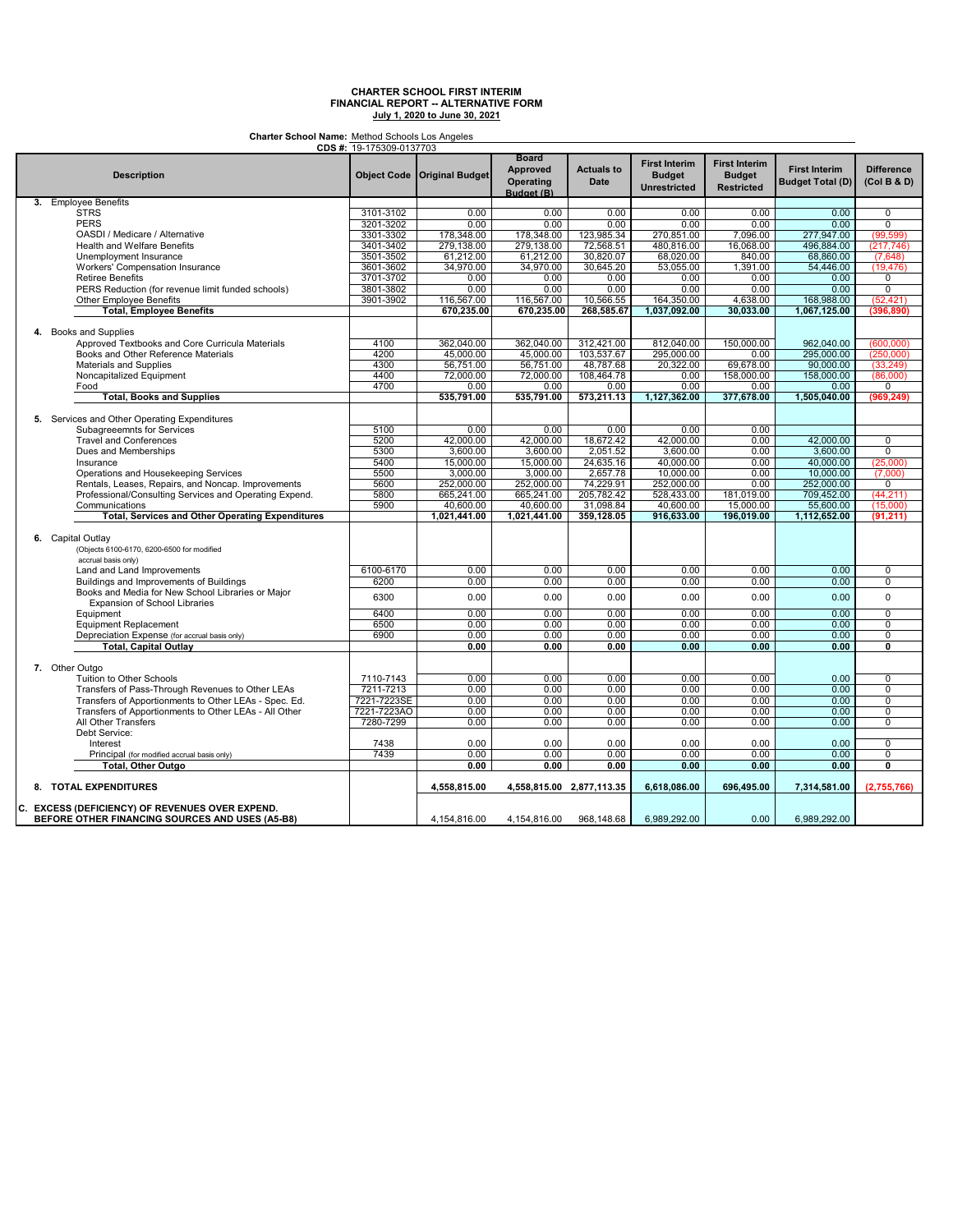**Charter School Name:** Method Schools Los Angeles

|     | CDS #: 19-175309-0137703                                   |            |                                      |                                                            |                           |                                                              |                                                            |                                                 |                                  |
|-----|------------------------------------------------------------|------------|--------------------------------------|------------------------------------------------------------|---------------------------|--------------------------------------------------------------|------------------------------------------------------------|-------------------------------------------------|----------------------------------|
|     | <b>Description</b>                                         |            | <b>Object Code   Original Budget</b> | <b>Board</b><br><b>Approved</b><br>Operating<br>Budget (B) | <b>Actuals to</b><br>Date | <b>First Interim</b><br><b>Budget</b><br><b>Unrestricted</b> | <b>First Interim</b><br><b>Budget</b><br><b>Restricted</b> | <b>First Interim</b><br><b>Budget Total (D)</b> | <b>Difference</b><br>(Col B & D) |
| D.  | <b>OTHER FINANCING SOURCES / USES</b>                      |            |                                      |                                                            |                           |                                                              |                                                            |                                                 |                                  |
|     | <b>Other Sources</b>                                       | 8930-8979  | 0.00                                 | 0.00                                                       | 0.00                      | 0.00                                                         | 0.00                                                       | 0.00                                            | $\Omega$                         |
|     | Less: Other Uses                                           | 7630-7699  | 0.00                                 | 0.00                                                       | 0.00                      | 0.00                                                         | 0.00                                                       | 0.00                                            | 0                                |
|     | Contributions Between Unrestricted and Restricted Accounts |            |                                      |                                                            |                           |                                                              |                                                            |                                                 |                                  |
|     | (must net to zero)                                         | 8980-8999  | 0.00                                 | 0.00                                                       | 0.00                      | 0.00                                                         | 0.00                                                       | 0.00                                            | $\Omega$                         |
|     | 4. TOTAL OTHER FINANCING SOURCES / USES                    |            | 0.00                                 | 0.00                                                       | 0.00                      | 0.00                                                         | 0.00                                                       | 0.00                                            | 0                                |
| E.  | NET INCREASE (DECREASE) IN FUND BALANCE (C + D4)           |            | 4,154,816.00                         | 4,154,816.00                                               | 968,148.68                | 6,989,292.00                                                 | 0.00                                                       | 6,989,292.00                                    | U                                |
| IF. | <b>FUND BALANCE, RESERVES</b><br>1. Beginning Fund Balance |            |                                      |                                                            |                           |                                                              |                                                            |                                                 |                                  |
|     | As of July 1<br>a.                                         | 9791       | 5,157,511.00                         | 5,157,511.00                                               |                           | 9,490,010.51                                                 |                                                            | 9,490,010.51                                    | 4,332,500                        |
|     | Adjustments/Restatements to Beginning Balance<br>b.        | 9793, 9795 | 0.00                                 | 0.00                                                       |                           |                                                              |                                                            | 0.00                                            |                                  |
|     | Adjusted Beginning Balance<br>c.                           |            | 5,157,511.00                         | 5,157,511.00                                               |                           | 9.490.010.51                                                 | 0.00                                                       | 9,490,010.51                                    |                                  |
|     | Ending Fund Balance, Oct 31 (E + F.1.c.)                   |            | 9.312.327.00                         | 9,312,327.00                                               |                           | 16,479,302.51                                                | 0.00                                                       | 16,479,302.51                                   |                                  |
|     | Components of Ending Fund Balance:                         |            |                                      |                                                            |                           |                                                              |                                                            |                                                 |                                  |
|     | Reserve for Revolving Cash (equals object 9130)            | 9711       | 0.00                                 | 0.00                                                       |                           | 0.00                                                         | 0.00                                                       | 0.00                                            |                                  |
|     | Reserve for Stores (equals object 9320)                    | 9712       | 0.00                                 | 0.00                                                       |                           | 0.00                                                         | 0.00                                                       | 0.00                                            |                                  |
|     | Reserve for Prepaid Expenditures (equals object 9330)      | 9713       | 0.00                                 | 0.00                                                       |                           | 0.00                                                         | 0.00                                                       | 0.00                                            |                                  |
|     | All Others                                                 | 9719       | 0.00                                 | 0.00                                                       |                           | 0.00                                                         | 0.00                                                       | 0.00                                            |                                  |
|     | Legally Restricted Balance                                 | 9740       | 0.00                                 | 0.00                                                       |                           |                                                              | 0.00                                                       | 0.00                                            |                                  |
|     | Designated for Economic Uncertainties                      | 9770       | 136,765.00                           | 0.00                                                       |                           | 198,542.00                                                   |                                                            | 198,542.00                                      |                                  |
|     | <b>Other Designations</b>                                  | 9775, 9780 | 0.00                                 | 0.00                                                       |                           | 0.00                                                         | 0.00                                                       | 0.00                                            |                                  |
|     | Net Investment in Capital Assests (Accrual Basis Only)     | 9796       | 0.00                                 | 0.00                                                       |                           | 0.00                                                         | 0.00                                                       | 0.00                                            |                                  |
|     | <b>Undesignated / Unappropriated Amount</b>                | 9790       | 9,175,562.00                         | 9,312,327.00                                               |                           | 16,280,760.51                                                | 0.00                                                       | 16,280,760.51                                   | 0                                |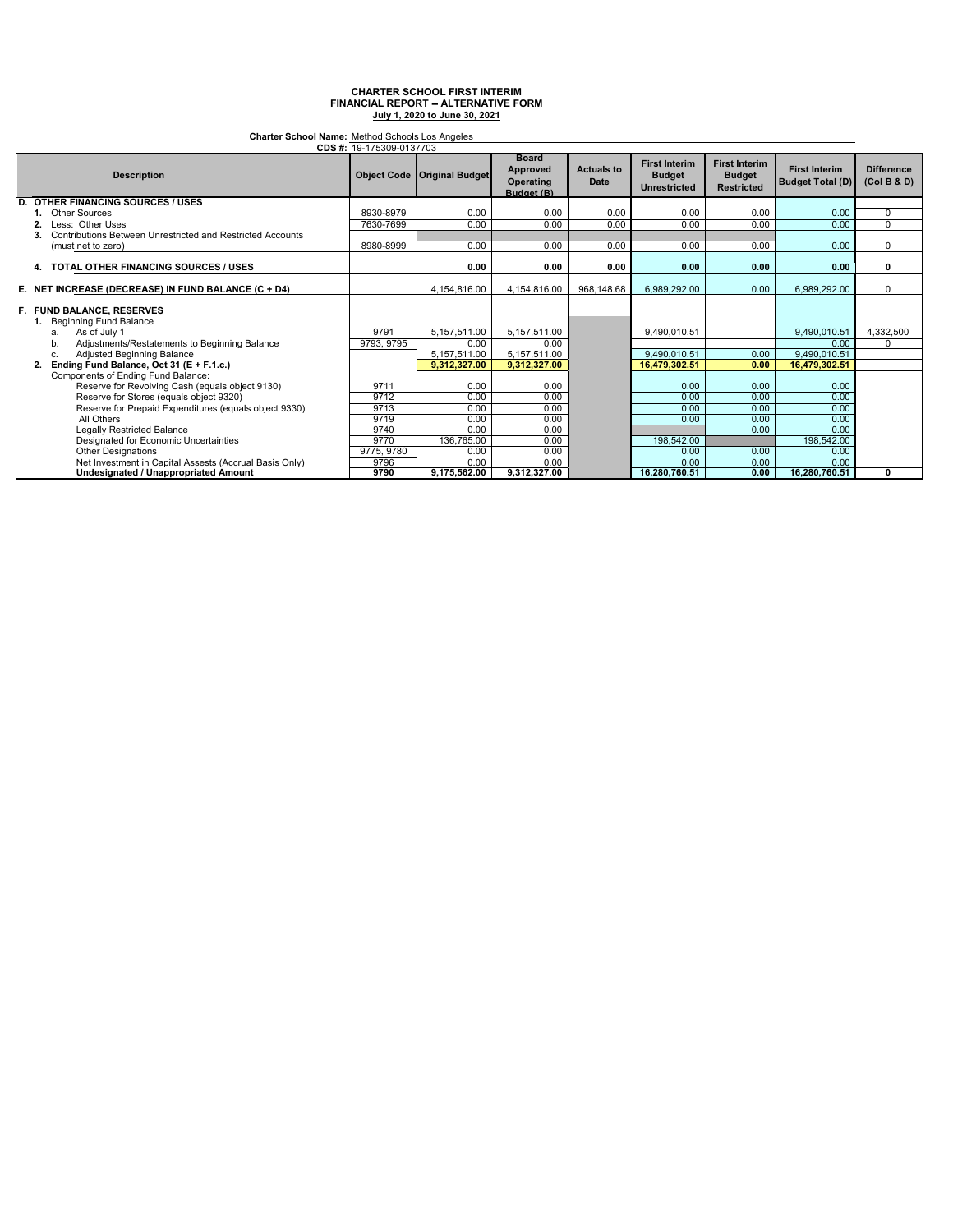#### **CHARTER SCHOOL MULTI-YEAR PROJECTION - ALTERNATIVE FORM**

Charter School Name: <u>Method</u><br>CDS #: <u>19-7530</u><br>Charter Approving Entity: <u>Lots And</u><br>County: <u>Lots And</u><br>Charter #: <u>1697</u><br>Fiscal Year: 2020-21

Method Schools Los Angeles 19-75309-0137703 Acton-Agua Dulce Unified School Dsitrict Los Angeles 1697

|                        | 2020-21 (populated from Alternative Form Tab)          |                    |                                                              |                                                            |                                             |                              |                              |
|------------------------|--------------------------------------------------------|--------------------|--------------------------------------------------------------|------------------------------------------------------------|---------------------------------------------|------------------------------|------------------------------|
|                        | <b>Description</b>                                     | <b>Object Code</b> | <b>First Interim</b><br><b>Budget</b><br><b>Unrestricted</b> | <b>First Interim</b><br><b>Budget</b><br><b>Restricted</b> | <b>First Interim</b><br><b>Budget Total</b> | <b>Totals for</b><br>2021-22 | <b>Totals for</b><br>2022-23 |
| <b>REVENUES</b>        |                                                        |                    |                                                              |                                                            |                                             |                              |                              |
|                        | 1. LCFF Sources                                        |                    |                                                              |                                                            |                                             |                              |                              |
|                        | State Aid - Current Year                               | 8011               | 12,567,130.00                                                |                                                            | 12,567,130.00                               |                              | 12,569,297.00 12,569,297.00  |
|                        | <b>Education Protection Account - Current Year</b>     | 8012               | 258,066.00                                                   |                                                            | 258.066.00                                  | 258.066.00                   | 258.066.00                   |
|                        | State Aid - Prior Years                                | 8019               | 0.00                                                         |                                                            | 0.00                                        | 0.00                         | 0.00                         |
|                        | Transfer of Charter Schools in Lieu of Property Taxes  | 8096               | 547.074.00                                                   |                                                            | 547.074.00                                  | 547.074.00                   | 547.074.00                   |
|                        | Other LCFF Transfers                                   | 8091, 8097         | 0.00                                                         |                                                            | 0.00                                        | 0.00                         | 0.00                         |
|                        | <b>Total, LCFF Sources</b>                             |                    | 13,372,270.00                                                |                                                            | 13,372,270.00                               | 13,374,437.00 ############   |                              |
|                        | 2. Federal Revenues                                    |                    |                                                              |                                                            |                                             |                              |                              |
|                        | No Child Left Behind                                   | 8290               |                                                              | 0.00                                                       | 0.00                                        | 0.00                         | 0.00                         |
|                        | Special Education - Federal                            | 8181, 8182         |                                                              | 0.00                                                       | 0.00                                        | 0.00                         | 0.00                         |
|                        | <b>Child Nutrition - Federal</b>                       | 8220               |                                                              | 0.00                                                       | 0.00                                        | 0.00                         | 0.00                         |
|                        | <b>Other Federal Revenues</b>                          | 8290               | 0.00                                                         | 207,460.00                                                 | 207,460.00                                  | 0.00                         | 0.00                         |
|                        | <b>Total, Federal Revenues</b>                         |                    | 0.00                                                         | 207.460.00                                                 | 207.460.00                                  | 0.00                         | 0.00                         |
|                        |                                                        |                    |                                                              |                                                            |                                             |                              |                              |
| 3.                     | <b>Other State Revenues</b>                            |                    |                                                              |                                                            |                                             |                              |                              |
|                        | Special Education - State                              | <b>StateRevSE</b>  |                                                              | 419,357.00                                                 | 419,357.00                                  | 281,125.00                   | 281,125.00                   |
|                        | <b>Child Nutrition Programs</b>                        | 8520               |                                                              | 0.00                                                       | 0.00                                        | 0.00                         | 0.00                         |
|                        | Mandated Costs Reimbursements                          | 8550               | 0.00                                                         |                                                            | 0.00                                        | 0.00                         | 0.00                         |
|                        | Lottery - Unrestricted and Instructional Materials     | 8560               | 197,420.00                                                   | 69,678.00                                                  | 267,098.00                                  | 179,055.00                   | 179,055.00                   |
|                        | Low Performing Student Block Grant                     | 8590               | 37,688.00                                                    | 0.00                                                       | 37,688.00                                   | 37,688.00                    | 37,688.00                    |
|                        | All Other State Revenues                               | <b>StateRevAO</b>  | 0.00                                                         | 0.00                                                       | 0.00                                        | 0.00                         | 0.00                         |
|                        | <b>Total, Other State Revenues</b>                     |                    | 235.108.00                                                   | 489.035.00                                                 | 724.143.00                                  | 497.868.00                   | 497.868.00                   |
|                        |                                                        |                    |                                                              |                                                            |                                             |                              |                              |
|                        | 4. Other Local Revenues                                |                    |                                                              |                                                            |                                             |                              |                              |
|                        | Transfers from Sponsoring LEAs to Charter Schools      | 8791               | 0.00                                                         |                                                            | 0.00                                        | 0.00                         | 0.00                         |
|                        | All Other Local Revenues                               | LocalRevAO         | 0.00                                                         | 0.00                                                       | 0.00                                        | 0.00                         | 0.00                         |
|                        | <b>Total, Local Revenues</b>                           |                    | 0.00                                                         | 0.00                                                       | 0.00                                        | 0.00                         | 0.00                         |
|                        |                                                        |                    |                                                              |                                                            |                                             | 13,872,305.00 ############   |                              |
|                        | 5. TOTAL REVENUES                                      |                    | 13,607,378.00                                                | 696,495.00                                                 | 14,303,873.00                               |                              |                              |
| <b>B. EXPENDITURES</b> |                                                        |                    |                                                              |                                                            |                                             |                              |                              |
|                        | 1. Certificated Salaries                               |                    |                                                              |                                                            |                                             |                              |                              |
|                        | <b>Teachers' Salaries</b>                              | 1100               | 2,580,432.00                                                 | 92,765.00                                                  | 2.673.197.00                                | 2,806,857.00                 | 2,940,517.00                 |
|                        | <b>Certificated Pupil Support Salaries</b>             | 1200               | 0.00                                                         | 0.00                                                       | 0.00                                        | 0.00                         | 0.00                         |
|                        | Certificated Supervisors' and Administrators' Salaries | 1300               | 183.902.00                                                   | 0.00                                                       | 183,902.00                                  | 193.098.00                   | 202.293.00                   |
|                        | <b>Other Certificated Salaries</b>                     | 1900               | 0.00                                                         | 0.00                                                       | 0.00                                        | 0.00                         | 0.00                         |
|                        | <b>Total. Certificated Salaries</b>                    |                    | 2.764.334.00                                                 | 92.765.00                                                  | 2.857.099.00                                | 2.999.955.00                 | 3.142.810.00                 |
|                        |                                                        |                    |                                                              |                                                            |                                             |                              |                              |
|                        | 2. Non-certificated Salaries                           |                    |                                                              |                                                            |                                             |                              |                              |
|                        | <b>Instructional Aides' Salaries</b>                   | 2100               | 359,097.00                                                   | 0.00                                                       | 359.097.00                                  | 377,052.00                   | 395.007.00                   |
|                        | Non-certificated Support Salaries                      | 2200               | 0.00                                                         | 0.00                                                       | 0.00                                        | 0.00                         | 0.00                         |
|                        | Non-certificated Supervisors' and Administrators' Sal. | 2300               | 110,477.00                                                   | 0.00                                                       | 110,477.00                                  | 116,001.00                   | 121,524.00                   |
|                        | <b>Clerical and Office Salaries</b>                    | 2400               | 303,091.00                                                   | 0.00                                                       | 303,091.00                                  | 318,246.00                   | 333,400.00                   |
|                        | <b>Other Non-certificated Salaries</b>                 | 2900               | 0.00                                                         | 0.00                                                       | 0.00                                        | 0.00                         | 0.00                         |
|                        | <b>Total. Non-certificated Salaries</b>                |                    | 772,665.00                                                   | 0.00                                                       | 772.665.00                                  | 811,299.00                   | 849,931.00                   |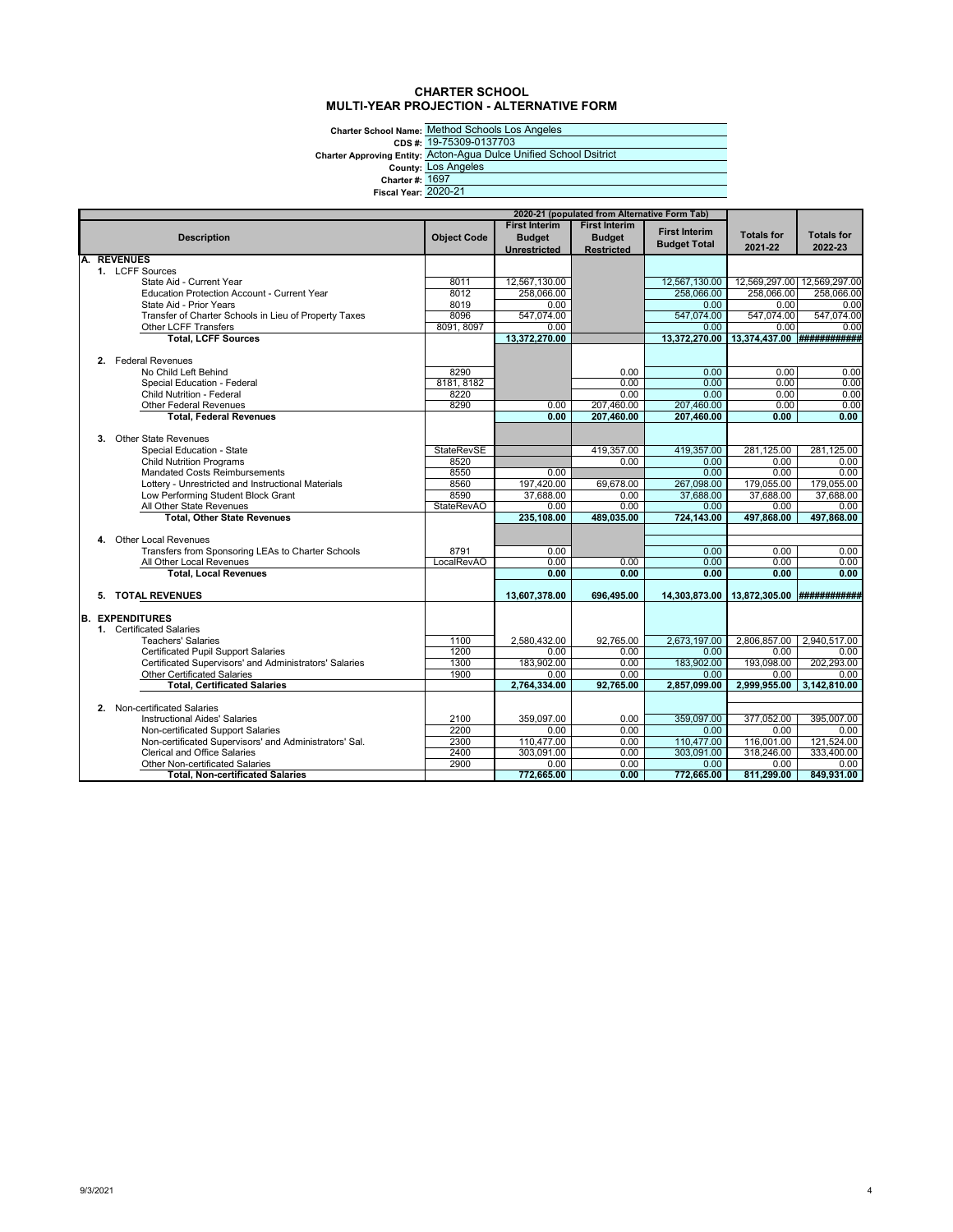|    | <b>Description</b>                                                                                 | <b>Object Code</b> | <b>First Interim</b><br><b>Budget</b><br>Unrestricted | <b>First Interim</b><br><b>Budget</b><br><b>Restricted</b> | <b>First Interim</b><br><b>Budget Total</b> | <b>Totals for</b><br>2021-22 | <b>Totals for</b><br>2022-23 |
|----|----------------------------------------------------------------------------------------------------|--------------------|-------------------------------------------------------|------------------------------------------------------------|---------------------------------------------|------------------------------|------------------------------|
| 3. | <b>Employee Benefits</b>                                                                           |                    |                                                       |                                                            |                                             |                              |                              |
|    | <b>STRS</b>                                                                                        | 3101-3102          | 0.00                                                  | 0.00                                                       | 0.00                                        | 0.00                         | 0.00                         |
|    | <b>PERS</b>                                                                                        | 3201-3202          | 0.00                                                  | 0.00                                                       | 0.00                                        | 0.00                         | 0.00                         |
|    | OASDI / Medicare / Alternative                                                                     | 3301-3302          | 270,851.00                                            | 7,096.00                                                   | 277,947.00                                  | 291,561.00                   | 305,445.00                   |
|    | <b>Health and Welfare Benefits</b>                                                                 | 3401-3402          | 480,816.00                                            | 16.068.00                                                  | 496.884.00                                  | 521,728.00                   | 546.572.00                   |
|    | Unemployment Insurance                                                                             | 3501-3502          | 68,020.00                                             | 840.00                                                     | 68,860.00                                   | 72,303.00                    | 75,746.00                    |
|    | Workers' Compensation Insurance                                                                    | 3601-3602          | 53,055.00                                             | 1,391.00                                                   | 54,446.00                                   | 57,169.00                    | 59,891.00                    |
|    | <b>Retiree Benefits</b>                                                                            | 3701-3702          | 0.00                                                  | 0.00                                                       | 0.00                                        | 0.00                         | 0.00                         |
|    | PERS Reduction (for revenue limit funded schools)                                                  | 3801-3802          | 0.00                                                  | 0.00                                                       | 0.00                                        | 0.00                         | 0.00                         |
|    | <b>Other Employee Benefits</b>                                                                     | 3901-3902          | 164,350.00                                            | 4,638.00                                                   | 168,988.00                                  | 177,438.00                   | 185,887.00                   |
|    | <b>Total, Employee Benefits</b>                                                                    |                    | 1,037,092.00                                          | 30,033.00                                                  | 1,067,125.00                                | 1,120,199.00                 | 1,173,541.00                 |
|    | 4. Books and Supplies                                                                              |                    |                                                       |                                                            |                                             |                              |                              |
|    | Approved Textbooks and Core Curricula Materials                                                    | 4100               | 812,040.00                                            | 150,000.00                                                 | 962,040.00                                  | 990,901.00                   | 1,020,628.00                 |
|    | Books and Other Reference Materials                                                                | 4200               | 295,000.00                                            | 0.00                                                       | 295,000.00                                  | 303,850.00                   | 312,966.00                   |
|    | <b>Materials and Supplies</b>                                                                      | 4300               | 20,322.00                                             | 69,678.00                                                  | 90,000.00                                   | 92,700.00                    | 95,481.00                    |
|    | Noncapitalized Equipment                                                                           | 4400               | 0.00                                                  | 158,000.00                                                 | 158,000,00                                  | 162,740.00                   | 167.622.00                   |
|    | Food                                                                                               | 4700               | 0.00                                                  | 0.00                                                       | 0.00                                        | 0.00                         | 0.00                         |
|    | <b>Total, Books and Supplies</b>                                                                   |                    | 1,127,362.00                                          | 377,678.00                                                 | 1,505,040.00                                | 1,550,191.00                 | 1,596,697.00                 |
|    |                                                                                                    |                    |                                                       |                                                            |                                             |                              |                              |
|    | 5. Services and Other Operating Expenditures                                                       |                    |                                                       |                                                            |                                             |                              |                              |
|    | <b>Subagreeemnts for Services</b>                                                                  | 5100               | 0.00                                                  | 0.00                                                       | 0.00                                        | 0.00                         | 0.00                         |
|    | <b>Travel and Conferences</b>                                                                      | 5200               | 42,000.00                                             | 0.00                                                       | 42,000.00                                   | 43,260.00                    | 44,558.00                    |
|    | Dues and Memberships                                                                               | 5300               | 3.600.00                                              | 0.00                                                       | 3.600.00                                    | 3.708.00                     | 3.819.00                     |
|    | Insurance                                                                                          | 5400               | 40,000.00                                             | 0.00                                                       | 40,000.00                                   | 41,200.00                    | 42,436.00                    |
|    | Operations and Housekeeping Services                                                               | 5500               | 10,000.00                                             | 0.00                                                       | 10,000.00                                   | 10,300.00                    | 10,609.00                    |
|    | Rentals, Leases, Repairs, and Noncap. Improvements                                                 | 5600               | 252,000.00                                            | 0.00                                                       | 252,000.00                                  | 332,200.00                   | 342,166.00                   |
|    | Professional/Consulting Services and Operating Expend.                                             | 5800               | 528,433.00                                            | 181,019.00                                                 | 709,452.00                                  | 781,489.00                   | 804,328.00                   |
|    | Communications                                                                                     | 5900               | 40,600.00                                             | 15,000.00                                                  | 55,600.00                                   | 57,268.00                    | 58,986.00                    |
|    | <b>Total, Services and Other Operating Expenditures</b>                                            |                    | 916,633.00                                            | 196,019.00                                                 | 1,112,652.00                                | 1,269,425.00                 | 1,306,902.00                 |
| 6. | Capital Outlay<br>(Objects 6100-6170, 6200-6500 for modified                                       |                    |                                                       |                                                            |                                             |                              |                              |
|    | accrual basis only)                                                                                | 6100-6170          |                                                       | 0.00                                                       |                                             |                              |                              |
|    | Land and Land Improvements                                                                         |                    | 0.00                                                  |                                                            | 0.00                                        | 0.00                         | 0.00                         |
|    | Buildings and Improvements of Buildings                                                            | 6200               | 0.00<br>0.00                                          | 0.00<br>0.00                                               | 0.00                                        | 0.00<br>0.00                 | 0.00                         |
|    | Books and Media for New School Libraries or Major<br><b>Expansion of School Libraries</b>          | 6300               | 0.00                                                  | 0.00                                                       | 0.00<br>0.00                                | 0.00                         | 0.00<br>0.00                 |
|    | Equipment                                                                                          | 6400               | 0.00                                                  | 0.00                                                       | 0.00                                        | 0.00                         | 0.00                         |
|    | <b>Equipment Replacement</b>                                                                       | 6500               | 0.00                                                  | 0.00                                                       | 0.00                                        | 0.00                         | 0.00                         |
|    | Depreciation Expense (for accrual basis only)                                                      | 6900               | 0.00                                                  | 0.00                                                       | 0.00                                        | 0.00                         | 0.00                         |
|    | <b>Total, Capital Outlay</b>                                                                       |                    | 0.00                                                  | 0.00                                                       | 0.00                                        | 0.00                         | 0.00                         |
|    |                                                                                                    |                    |                                                       |                                                            |                                             |                              |                              |
|    | 7. Other Outgo                                                                                     |                    |                                                       |                                                            |                                             |                              |                              |
|    | <b>Tuition to Other Schools</b>                                                                    | 7110-7143          | 0.00                                                  | 0.00                                                       | 0.00                                        | 0.00                         | 0.00                         |
|    | Transfers of Pass-Through Revenues to Other LEAs                                                   | 7211-7213          | 0.00                                                  | 0.00                                                       | 0.00                                        | 0.00                         | 0.00                         |
|    | Transfers of Apportionments to Other LEAs - Spec. Ed.                                              | 7221-7223SE        | 0.00                                                  | 0.00                                                       | 0.00                                        | 0.00                         | 0.00                         |
|    | Transfers of Apportionments to Other LEAs - All Other                                              | 7221-7223AO        | 0.00                                                  | 0.00                                                       | 0.00                                        | 0.00                         | 0.00                         |
|    | All Other Transfers                                                                                | 7280-7299          | 0.00                                                  | 0.00                                                       | 0.00                                        | 0.00                         | 0.00                         |
|    | Debt Service:                                                                                      |                    |                                                       |                                                            |                                             |                              |                              |
|    | Interest                                                                                           | 7438               | 0.00                                                  | 0.00                                                       | 0.00                                        | 0.00                         | 0.00                         |
|    | Principal (for modified accrual basis only)                                                        | 7439               | 0.00                                                  | 0.00                                                       | 0.00                                        | 0.00                         | 0.00                         |
|    | Total, Other Outgo                                                                                 |                    | 0.00                                                  | 0.00                                                       | 0.00                                        | 0.00                         | 0.00                         |
|    | 8. TOTAL EXPENDITURES                                                                              |                    | 6.618.086.00                                          | 696,495.00                                                 | 7.314.581.00                                | 7,751,069.00                 | 8,069,881.00                 |
|    | C. EXCESS (DEFICIENCY) OF REVENUES OVER EXPEND.<br>BEFORE OTHER FINANCING SOURCES AND USES (A5-B8) |                    | 6,989,292.00                                          | 0.00                                                       | 6,989,292.00                                | 6,121,236.00                 | 5,802,424.00                 |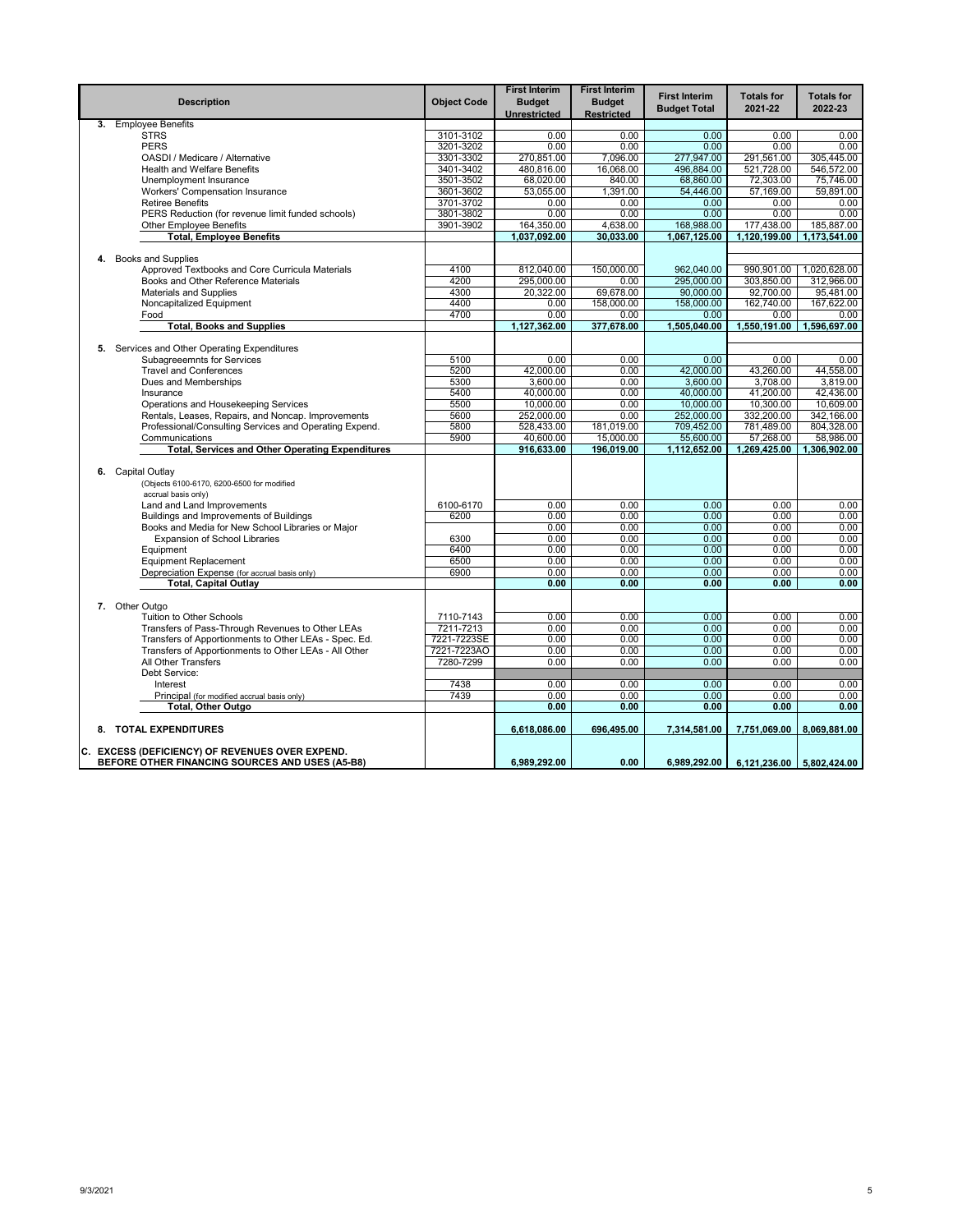|     | <b>Description</b>                                               | <b>Object Code</b> | <b>First Interim</b><br><b>Budget</b><br><b>Unrestricted</b> | <b>First Interim</b><br><b>Budget</b><br><b>Restricted</b> | <b>First Interim</b><br><b>Budget Total</b> | <b>Totals for</b><br>2021-22 | <b>Totals for</b><br>2022-23 |
|-----|------------------------------------------------------------------|--------------------|--------------------------------------------------------------|------------------------------------------------------------|---------------------------------------------|------------------------------|------------------------------|
| D.  | <b>OTHER FINANCING SOURCES / USES</b>                            |                    |                                                              |                                                            |                                             |                              |                              |
|     | Other Sources                                                    | 8930-8979          | 0.00                                                         | 0.00                                                       | 0.00                                        | 0.00                         | 0.00                         |
|     | Less: Other Uses                                                 | 7630-7699          | 0.00                                                         | 0.00                                                       | 0.00                                        | 0.00                         | 0.00                         |
|     | Contributions Between Unrestricted and Restricted Accounts<br>3. |                    |                                                              |                                                            |                                             |                              |                              |
|     | (must net to zero)                                               | 8980-8999          | 0.00                                                         | 0.00                                                       | 0.00                                        | 0.00                         | 0.00                         |
|     | TOTAL OTHER FINANCING SOURCES / USES<br>4.                       |                    | 0.00                                                         | 0.00                                                       | 0.00                                        | 0.00                         | 0.00                         |
| IE. | NET INCREASE (DECREASE) IN FUND BALANCE (C + D4)                 |                    | 6,989,292.00                                                 | 0.00                                                       | 6,989,292.00                                | 6,121,236.00                 | 5,802,424.00                 |
| IF. | <b>FUND BALANCE, RESERVES</b>                                    |                    |                                                              |                                                            |                                             |                              |                              |
|     | <b>Beginning Fund Balance</b>                                    |                    | 0.00                                                         | 0.00                                                       |                                             |                              |                              |
|     | As of July 1<br>a.                                               | 9791               | 9,490,010.51                                                 | 0.00                                                       | 9,490,010.51                                | 16,280,760.51                | ###########                  |
|     | Adjustments/Restatements to Beginning Balance<br>b.              | 9793, 9795         | 0.00                                                         | 0.00                                                       | 0.00                                        | 0.00                         | 0.00                         |
|     | Adjusted Beginning Balance<br>C.                                 |                    | 9,490,010.51                                                 | 0.00                                                       | 9,490,010.51                                | 16,280,760.51                | ###########                  |
|     | Ending Fund Balance, Oct 31 (E + F.1.c.)<br>2.                   |                    | 16.479.302.51                                                | 0.00                                                       | 16.479.302.51                               | 22,401,996.51                |                              |
|     | Components of Ending Fund Balance:                               |                    |                                                              |                                                            |                                             |                              |                              |
|     | Reserve for Revolving Cash (equals object 9130)                  | 9711               | 0.00                                                         | 0.00                                                       | 0.00                                        | 0.00                         | 0.00                         |
|     | Reserve for Stores (equals object 9320)                          | 9712               | 0.00                                                         | 0.00                                                       | 0.00                                        | 0.00                         | 0.00                         |
|     | Reserve for Prepaid Expenditures (equals object 9330)            | 9713               | 0.00                                                         | 0.00                                                       | 0.00                                        | 0.00                         | 0.00                         |
|     | All Others                                                       | 9719               | 0.00                                                         | 0.00                                                       | 0.00                                        | 0.00                         | 0.00                         |
|     | <b>Legally Restricted Balance</b>                                | 9740               |                                                              | 0.00                                                       | 0.00                                        | 0.00                         | 0.00                         |
|     | Designated for Economic Uncertainties                            | 9770               | 198,542.00                                                   |                                                            | 198,542.00                                  | 0.00                         | 0.00                         |
|     | <b>Other Designations</b>                                        | 9775, 9780         | 0.00                                                         | 0.00                                                       | 0.00                                        | 0.00                         | 0.00                         |
|     | Net Investment in Capital Assests (Accrual Basis Only)           | 9796               | 0.00                                                         | 0.00                                                       | 0.00                                        | 0.00                         | 0.00                         |
|     | Undesignated / Unappropriated Amount                             | 9790               | 16,280,760.51                                                | 0.00                                                       | 16,280,760.51                               | 22,401,996.51                | ############                 |